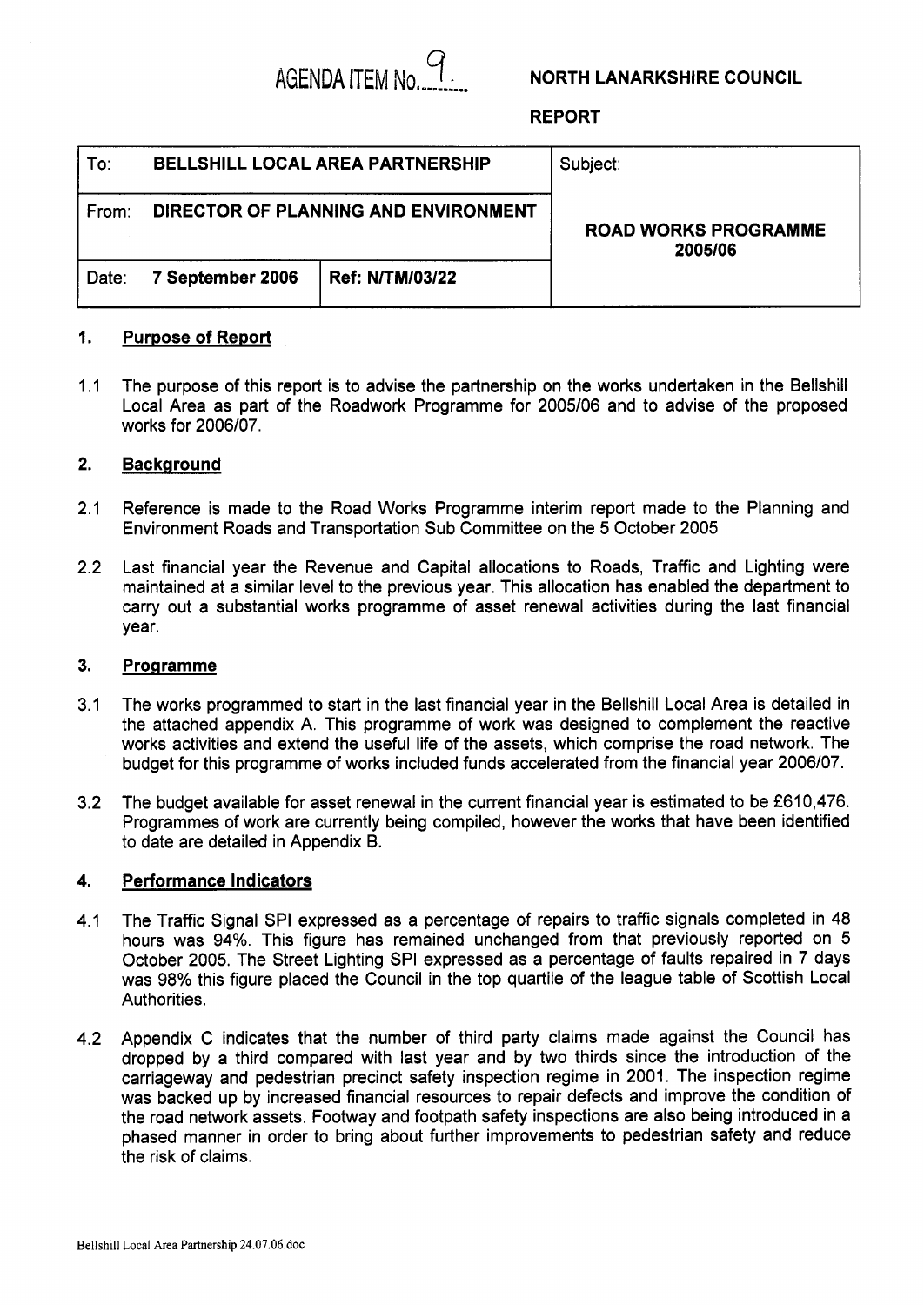## **5. Recommendations**

5.1 The Partnership is asked to note the achievements of the department in relation to expanding the asset renewal programme and the improved performance of the road maintenance service. Partnership<br>
sset renew<br>
and A

**David M. Porch DIRECTOR OF PLANNING AND ENVIRONMENT** 

Local Government Access to Information Act: for further information about this report, please contact C Nimmo on 01236 616441.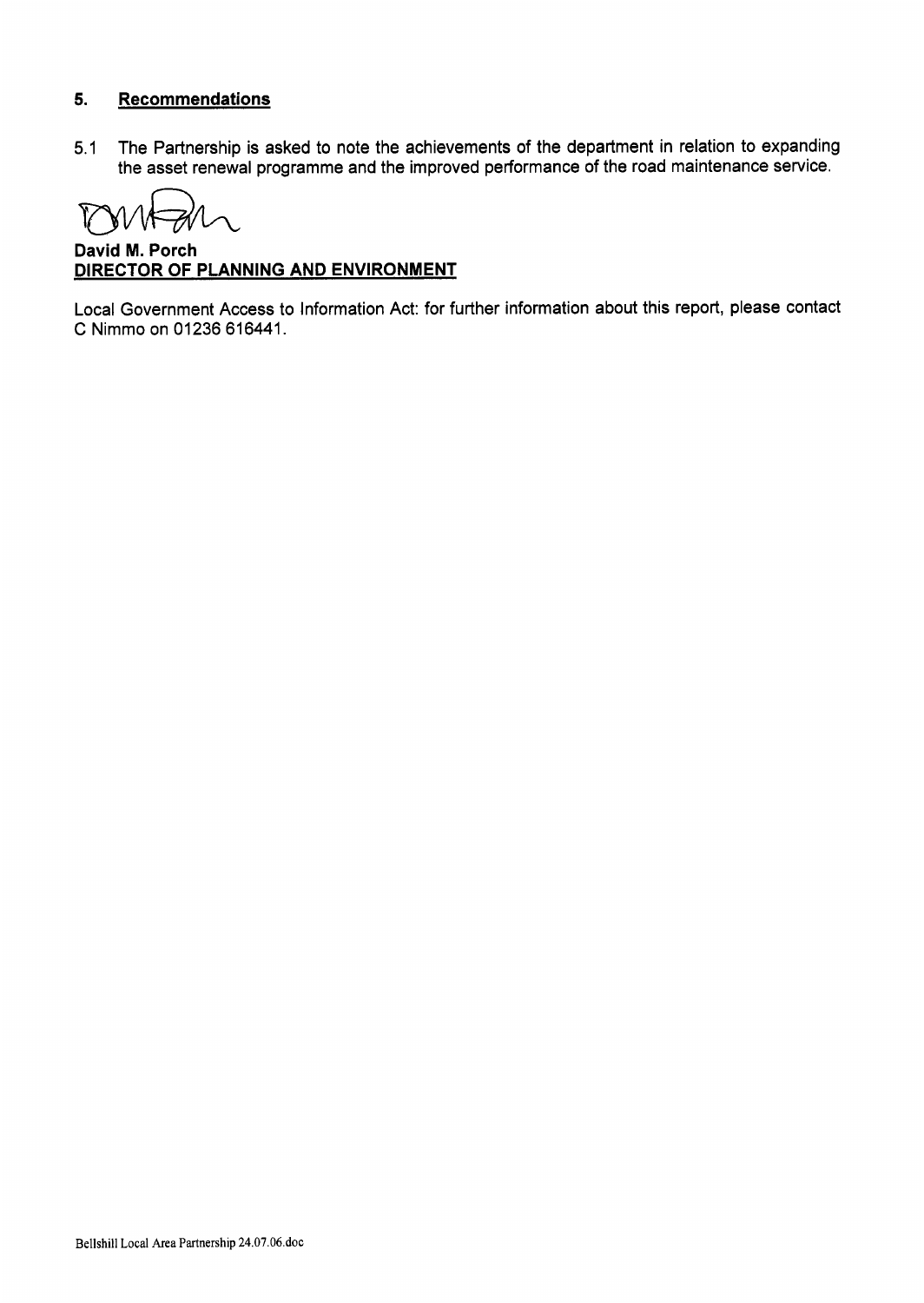## **PLANNING AND ENVIRONMENT**

### **BELLSHILL LOCAL AREA PARTNERSHIP ROADS AND LIGHTING REPORT** - **FINANCIAL YEAR 2005/2006 (OUT-TURN APRIL 06)** '

|                                                                                                      | BELLSHILL LOCAL AREA PARTNERSHIP ROADS AND LIGHTING REPORT - FINANCIAL YEAR 2005/2006 (OUT-TURN APRIL 06)                                                                     | PLANNING AND ENVIRONMENT      |                                            |                                             |                  |                 |
|------------------------------------------------------------------------------------------------------|-------------------------------------------------------------------------------------------------------------------------------------------------------------------------------|-------------------------------|--------------------------------------------|---------------------------------------------|------------------|-----------------|
|                                                                                                      |                                                                                                                                                                               | <b>APPENDIX A</b>             |                                            |                                             |                  |                 |
|                                                                                                      |                                                                                                                                                                               | TOTAL AREA /<br><b>LENGTH</b> | TOTAL<br><b>NUMBER OF</b><br><b>COLUMS</b> | באזטד<br><b>LENGTH OF</b><br><b>CABLING</b> | <b>NUMBER OF</b> | <b>PROJECT</b>  |
| <b>INIMPACTOCOTE PROPRIETARY SURFACE TREATMENT</b>                                                   |                                                                                                                                                                               | <b>TREATED</b><br>13.338      | <b>REPLACED</b>                            | <b>REPLACED</b>                             | <b>LANTERNS</b>  | COST<br>£56,400 |
| LOCATION TREATED :-<br>Caledonian Road<br>Knowe Crescent                                             | Bellshill<br>Newarthill                                                                                                                                                       | Sq metres                     |                                            |                                             |                  |                 |
| Quarry Street                                                                                        | New Stevenston                                                                                                                                                                | 27,881                        |                                            |                                             |                  | £32,600         |
| SURFACE DRESSING<br> LOCATION TREATED :-<br>Bruce Street                                             | Bellshill                                                                                                                                                                     | Sq metres                     |                                            |                                             |                  |                 |
| East Dean Street<br>Muirmadkin Road<br>Raith Drive                                                   | Bellshill<br>Bellshill<br>Bellshill                                                                                                                                           |                               |                                            |                                             |                  |                 |
| Roman Drive<br>Russell Street                                                                        | Bellshill<br>Bellshill                                                                                                                                                        |                               |                                            |                                             |                  |                 |
| Sykesyde Avenue<br>Westend Drive<br>Central Avenue                                                   | Bellshill<br>Bellshill<br>Holytown                                                                                                                                            |                               |                                            |                                             |                  |                 |
| Sunnyside Avenue<br>Sunnyside Crescent<br>Sunnyside Place                                            | Holytown<br>Holytown<br>Holytown                                                                                                                                              |                               |                                            |                                             |                  |                 |
| Sunnyside Terrace<br>Thankerton Avenue                                                               | Holytown<br>Holytown                                                                                                                                                          |                               |                                            |                                             |                  |                 |
| Woodhall Avenue<br>McPherson Street<br>Stewart Street                                                | Holytown<br>Mossend<br>Mossend                                                                                                                                                |                               |                                            |                                             |                  |                 |
| Hamilton View<br>Thornwood Gardens                                                                   | Tannochside<br>Tannochside                                                                                                                                                    |                               |                                            |                                             |                  |                 |
| CARRIAGEWAY RESURFACING                                                                              |                                                                                                                                                                               | 12,536<br>Sq metres           |                                            |                                             |                  | £361,300        |
| North Road<br>Motherwell Road                                                                        | Bellshill<br>Bellshill                                                                                                                                                        |                               |                                            |                                             |                  |                 |
| A73<br>Bellshill Road<br>Glenmore Road                                                               | Newhouse<br>Uddingston<br>Newarthill                                                                                                                                          |                               |                                            |                                             |                  |                 |
| CARRIAGEWAY RETREAD<br> LOCATION TREATED :-                                                          |                                                                                                                                                                               | 6,500<br>Sq metres            |                                            |                                             |                  | £50,500         |
| Juniper Road<br>Juniper Place                                                                        | Viewpark<br>Viewpark                                                                                                                                                          |                               |                                            |                                             |                  |                 |
| Woodview<br>Braeside Road<br>Hillside Place                                                          | Viewpark<br>Newarthill<br>Newarthill                                                                                                                                          |                               |                                            |                                             |                  |                 |
| Shaftsbury Crescent<br><b>CARRIAGEWAY REPAVE</b>                                                     | Newarthill                                                                                                                                                                    | 6,384                         |                                            |                                             |                  | £100,000        |
| LOCATION TREATED :-<br>New Edinburgh Road                                                            | Viewpark                                                                                                                                                                      | Sq metres                     |                                            |                                             |                  |                 |
| <b>FOOTWAY SLURRY SEAL</b><br>LOCATION TREATED :-                                                    |                                                                                                                                                                               | 8,901<br>Lin metres           |                                            |                                             |                  | £46,500         |
| Clay Crescent<br>Harvey Way                                                                          | Bellshill<br>Bellshill<br>Bellshill                                                                                                                                           |                               |                                            |                                             |                  |                 |
| Hattonrigg Road<br>Naismith Walk<br>Napier Square                                                    | Bellshill<br>Belishill                                                                                                                                                        |                               |                                            |                                             |                  |                 |
| Strathclyde Way<br>Clyde Drive<br>Douglas Drive                                                      | Bellshill<br>Mossend<br>Mossend                                                                                                                                               |                               |                                            |                                             |                  |                 |
| Burn Crescent<br>Dale Drive<br>George Street<br>Union Street                                         | New Stevenston<br>New Stevenston<br>New Stevenston                                                                                                                            |                               |                                            |                                             |                  |                 |
|                                                                                                      | New Stevenston                                                                                                                                                                |                               |                                            |                                             |                  |                 |
| <b>FOOTWAY RESURFACING</b><br>LOCATION TREATED :-                                                    | Uddingston                                                                                                                                                                    | 2,160<br>Lin metres           |                                            |                                             |                  | £190,700        |
| Second Avenue<br>Watling Street<br>Cuckoo Way                                                        | Uddingston<br>Holytown                                                                                                                                                        |                               |                                            |                                             |                  |                 |
| Rosepark Avenue<br>Eighth Street<br>Strachan Street                                                  | Viewpark<br>Uddingston<br>Belishill                                                                                                                                           |                               |                                            |                                             |                  |                 |
| <b>LIGHTING</b><br>STREET.                                                                           |                                                                                                                                                                               |                               |                                            |                                             |                  | £444,000        |
| Falside Road<br>Carlinda Place                                                                       | Uddingston<br>Newarthill                                                                                                                                                      |                               |                                            |                                             |                  |                 |
| Wrangholm Drive<br>Redwood / Dornoch<br>Viewpark Area                                                | New Stevenson<br>Holytown<br>Bellshill                                                                                                                                        |                               |                                            |                                             |                  |                 |
| <b>TRAFFIC MANAGEMENT AND SAFETY</b>                                                                 |                                                                                                                                                                               |                               |                                            |                                             |                  | £320,000        |
| Scheme:-<br>Main Street / Thorn Road Pelican Upgrade<br>Main Street / Pollock Street Pelican Upgrade |                                                                                                                                                                               |                               |                                            |                                             |                  |                 |
|                                                                                                      | New Signals at New Edinburgh Road / Holmbrae Road<br>Taylor High Mandatory Part Time 20mph Speed Limit<br>Christ the King Primary Scool Mandatory Part Time 20mph Speed Limit |                               |                                            |                                             |                  |                 |
| Motherwell Road (Service Road) Safety Scheme<br>Bellshill Local Area Partnership App A 21.07.06.xls  |                                                                                                                                                                               | Page 1 of 1                   |                                            |                                             |                  | 14/08/2006      |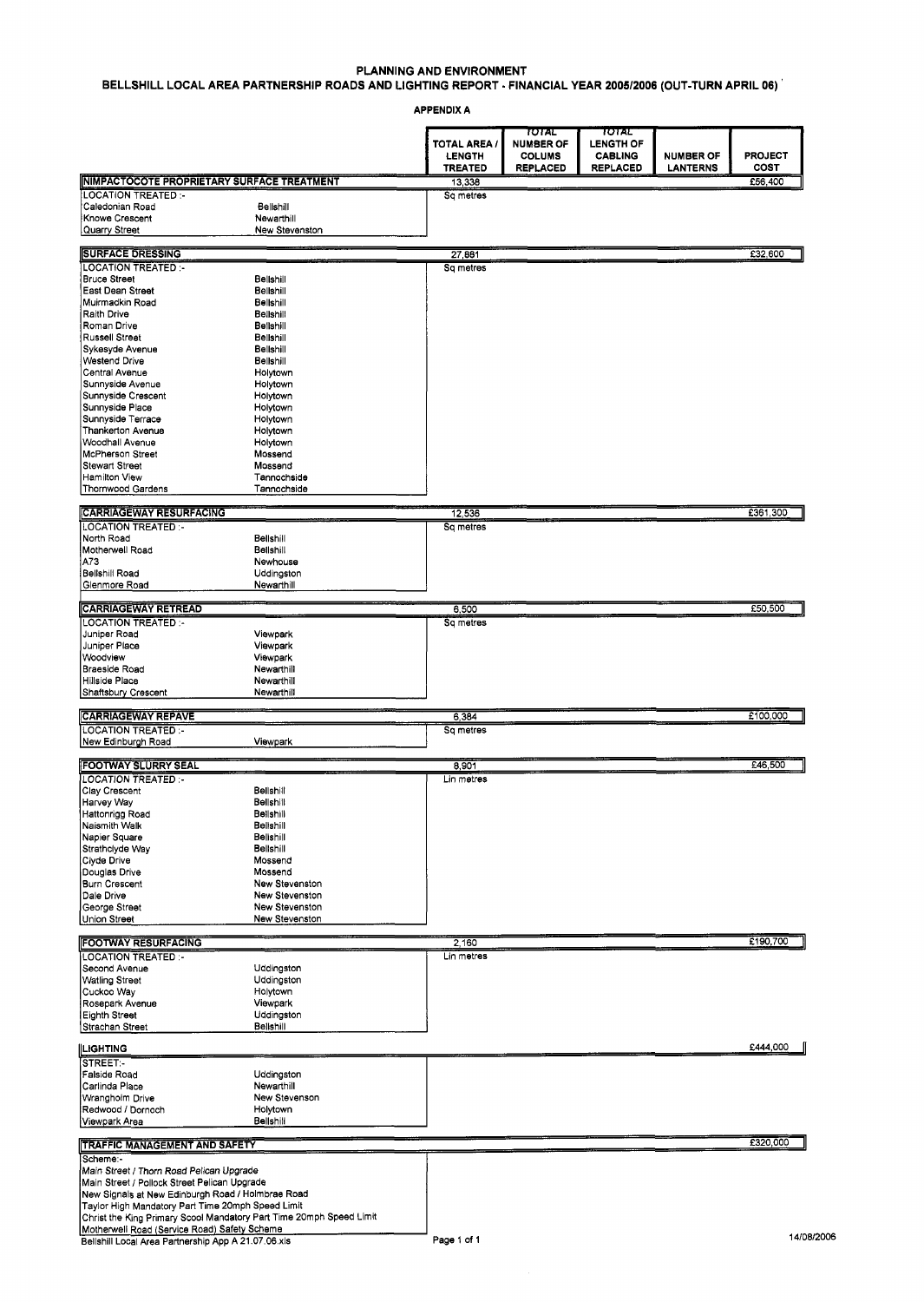## **PLANNING AND ENVIRONMENT BELLSHILL LOCAL AREA PARTNERSHIP ROADS AND LIGHTING REPORT** - **FINANCIAL YEAR 2006/2007 (PROPOSED WORKS)**

APPENDIX B

|                                                                                                                            |                                                                          | <b>TOTAL AREA /</b><br><b>LENGTH</b> | TOTAL<br><b>NUMBER OF</b><br><b>COLUMS</b> | TOTAL LENGTH<br>OF CABLING | <b>NUMBER OF</b> | <b>PROJECT</b>  |
|----------------------------------------------------------------------------------------------------------------------------|--------------------------------------------------------------------------|--------------------------------------|--------------------------------------------|----------------------------|------------------|-----------------|
|                                                                                                                            |                                                                          | <b>TREATED</b>                       | <b>REPLACED</b>                            | <b>REPLACED</b>            | LANTERNS         | COST<br>E27,214 |
| NIMPACTOCOTE PROPRIETARY SURFACE TREATMENT<br><b>LOCATION TREATED:-</b>                                                    |                                                                          | 5213 Sq metres                       |                                            |                            |                  |                 |
| Lincoln Avenue                                                                                                             | Uddingston                                                               |                                      |                                            |                            |                  |                 |
| Monkland View                                                                                                              | Uddingston                                                               |                                      |                                            |                            |                  |                 |
| Monroe Drive                                                                                                               | Uddingston                                                               |                                      |                                            |                            |                  |                 |
| <b>SURFACE DRESSING</b>                                                                                                    |                                                                          | 22375 Sq metres                      |                                            |                            |                  | £43,168         |
| <b>LOCATION TREATED:-</b>                                                                                                  |                                                                          |                                      |                                            |                            |                  |                 |
| Juniper Road                                                                                                               | Viewpark                                                                 |                                      |                                            |                            |                  |                 |
| Juniper Place<br>Woodview                                                                                                  | Viewpark<br>Viewpark                                                     |                                      |                                            |                            |                  |                 |
| Oid Edinburgh Road                                                                                                         | Viewpark                                                                 |                                      |                                            |                            |                  |                 |
| Kingsley Court                                                                                                             | Uddingston                                                               |                                      |                                            |                            |                  |                 |
| Copperfield Lane                                                                                                           | Uddingston                                                               |                                      |                                            |                            |                  |                 |
| Kilbride View<br>Dechmont View                                                                                             | Uddingston<br>Uddingston                                                 |                                      |                                            |                            |                  |                 |
| Almond Vale                                                                                                                | Uddingston                                                               |                                      |                                            |                            |                  |                 |
| Lomond Road                                                                                                                | Tannochside                                                              |                                      |                                            |                            |                  |                 |
| <b>Atholl Terrace</b>                                                                                                      | Tannochside                                                              |                                      |                                            |                            |                  |                 |
| <b>Broomfield Terrace</b>                                                                                                  | Tannochside                                                              |                                      |                                            |                            |                  |                 |
| Adamson Street<br>Braeside Road                                                                                            | Mossend<br>Newarthill                                                    |                                      |                                            |                            |                  |                 |
| Hillside Place                                                                                                             | Newarthill                                                               |                                      |                                            |                            |                  |                 |
| Shaftsbury Crescent                                                                                                        | Newarthill                                                               |                                      |                                            |                            |                  |                 |
| Caledonia Drive                                                                                                            | Newarthill                                                               |                                      |                                            |                            |                  |                 |
| Robert Burns Avenue                                                                                                        | Newarthill                                                               |                                      |                                            |                            |                  |                 |
| <b>Bankhead Avenue</b><br>Coniston Drive                                                                                   | Belishill<br><b>Bellshill</b>                                            |                                      |                                            |                            |                  |                 |
| Cairnlea Gardens                                                                                                           | Bellshill                                                                |                                      |                                            |                            |                  |                 |
| Blairholm Drive                                                                                                            | Bellshill                                                                |                                      |                                            |                            |                  |                 |
| Glenmore Avenue                                                                                                            | Bellshill                                                                |                                      |                                            |                            |                  |                 |
| <b>CARRIAGEWAY RESURFACING</b>                                                                                             |                                                                          | 5956 Sq metres                       |                                            |                            |                  | £125,000        |
| LOCATION TREATED :-<br>Main Street                                                                                         | Holytown                                                                 |                                      |                                            |                            |                  |                 |
| <b>Boness Road</b>                                                                                                         | Holytown                                                                 |                                      |                                            |                            |                  |                 |
| Old Edinburgh Road                                                                                                         | Uddingston                                                               |                                      |                                            |                            |                  |                 |
|                                                                                                                            |                                                                          |                                      |                                            |                            |                  | £60,384         |
| <b>CARRIAGEWAY RETREAD</b><br><b>LOCATION TREATED:-</b>                                                                    |                                                                          | 7210 Sq metres                       |                                            |                            |                  |                 |
| Strachan Street                                                                                                            | Belishill                                                                |                                      |                                            |                            |                  |                 |
| Viewfield Road                                                                                                             | Bellshill                                                                |                                      |                                            |                            |                  |                 |
| <b>Community Road</b>                                                                                                      | Bellshill                                                                |                                      |                                            |                            |                  |                 |
| Sanderson Avenue<br>Alexander Avenue                                                                                       | Viewpark<br>Viewpark                                                     |                                      |                                            |                            |                  |                 |
|                                                                                                                            |                                                                          |                                      |                                            |                            |                  |                 |
| <b>FOOTWAY SLURRY SEAL</b>                                                                                                 |                                                                          | 3616 Sq metres                       |                                            |                            |                  | £9,910          |
| <b>LOCATION TREATED:-</b>                                                                                                  |                                                                          |                                      |                                            |                            |                  |                 |
| Hamilton View                                                                                                              | Uddingston                                                               |                                      |                                            |                            |                  |                 |
| Dechmont View<br>Kilbride View                                                                                             | Uddingston<br>Uddingston                                                 |                                      |                                            |                            |                  |                 |
| Copperfield Lane                                                                                                           | Uddingston                                                               |                                      |                                            |                            |                  |                 |
| Kingsley Court                                                                                                             | Uddingston                                                               |                                      |                                            |                            |                  |                 |
| Lomond Road                                                                                                                | Tannochside                                                              |                                      |                                            |                            |                  |                 |
| Atholl Terrace                                                                                                             | Tannochside                                                              |                                      |                                            |                            |                  |                 |
| Broomfield Terrace                                                                                                         | Tannochside                                                              |                                      |                                            |                            |                  |                 |
| <b>FOOTWAY RESURFACING</b>                                                                                                 |                                                                          | 760 Lin metres                       |                                            |                            |                  | £90,000         |
| <b>LOCATION TREATED:-</b>                                                                                                  |                                                                          |                                      |                                            |                            |                  |                 |
| Sixth Street                                                                                                               | Birkenshaw                                                               |                                      |                                            |                            |                  |                 |
| Martin Place                                                                                                               | Newarthill                                                               |                                      |                                            |                            |                  |                 |
| <b>STREET LIGHTING</b>                                                                                                     |                                                                          |                                      |                                            |                            |                  | £149,800        |
| STREET                                                                                                                     |                                                                          |                                      |                                            |                            |                  |                 |
| Mansfield Road                                                                                                             |                                                                          |                                      |                                            |                            |                  |                 |
| Newarthill Phases 2.3 & 4                                                                                                  |                                                                          |                                      |                                            |                            |                  |                 |
| <b>TRANSPORTATION</b>                                                                                                      |                                                                          |                                      |                                            |                            |                  | £310,000        |
| Burnhead Street, Viewpark, Improved Pedestrian Crossing                                                                    |                                                                          |                                      |                                            |                            |                  |                 |
|                                                                                                                            | Burnhead Street, Viewpark, Footpath Upgrade McCracken Drive to C.C.      |                                      |                                            |                            |                  |                 |
|                                                                                                                            | A721 New Edinburgh Road / A752 Holmbrae Road, New Traffic Signal Control |                                      |                                            |                            |                  |                 |
| A723 @ Carfin Street, Newarthill, Pelican to Puffin Upgrade<br>A723 @ Loanhead Road, Newarthill, Pelican to Puffin Upgrade |                                                                          |                                      |                                            |                            |                  |                 |
|                                                                                                                            | High Street / Caledonia Drive, Newarthill, Pelican to Puffin Upgrade     |                                      |                                            |                            |                  |                 |
| Motherwell Road / Belvidere Road, Pelican to Puffin Upgrade                                                                |                                                                          |                                      |                                            |                            |                  |                 |
| Motherwell Road / John Street, Pelican to Puffin Upgrade                                                                   |                                                                          |                                      |                                            |                            |                  |                 |
| Carfin Street @ Taylor High Install new Puffin                                                                             |                                                                          |                                      |                                            |                            |                  |                 |
| Roundabout Main Street  / Calder Road, Mossend                                                                             |                                                                          |                                      |                                            |                            |                  |                 |
| New Stevenson, Clydesdale / Stevenson Street AIP Scheme<br>Bus Shelter Replacement                                         |                                                                          |                                      |                                            |                            |                  |                 |
| Village Gateway Schemes                                                                                                    |                                                                          |                                      |                                            |                            |                  |                 |
| School Travel Schemes                                                                                                      |                                                                          |                                      |                                            |                            |                  |                 |
| School Gate Issues                                                                                                         |                                                                          |                                      |                                            |                            |                  |                 |
| <b>Bike Racks for Schools</b><br>Disability Discrimination Act                                                             |                                                                          |                                      |                                            |                            |                  |                 |
|                                                                                                                            |                                                                          |                                      |                                            |                            |                  |                 |